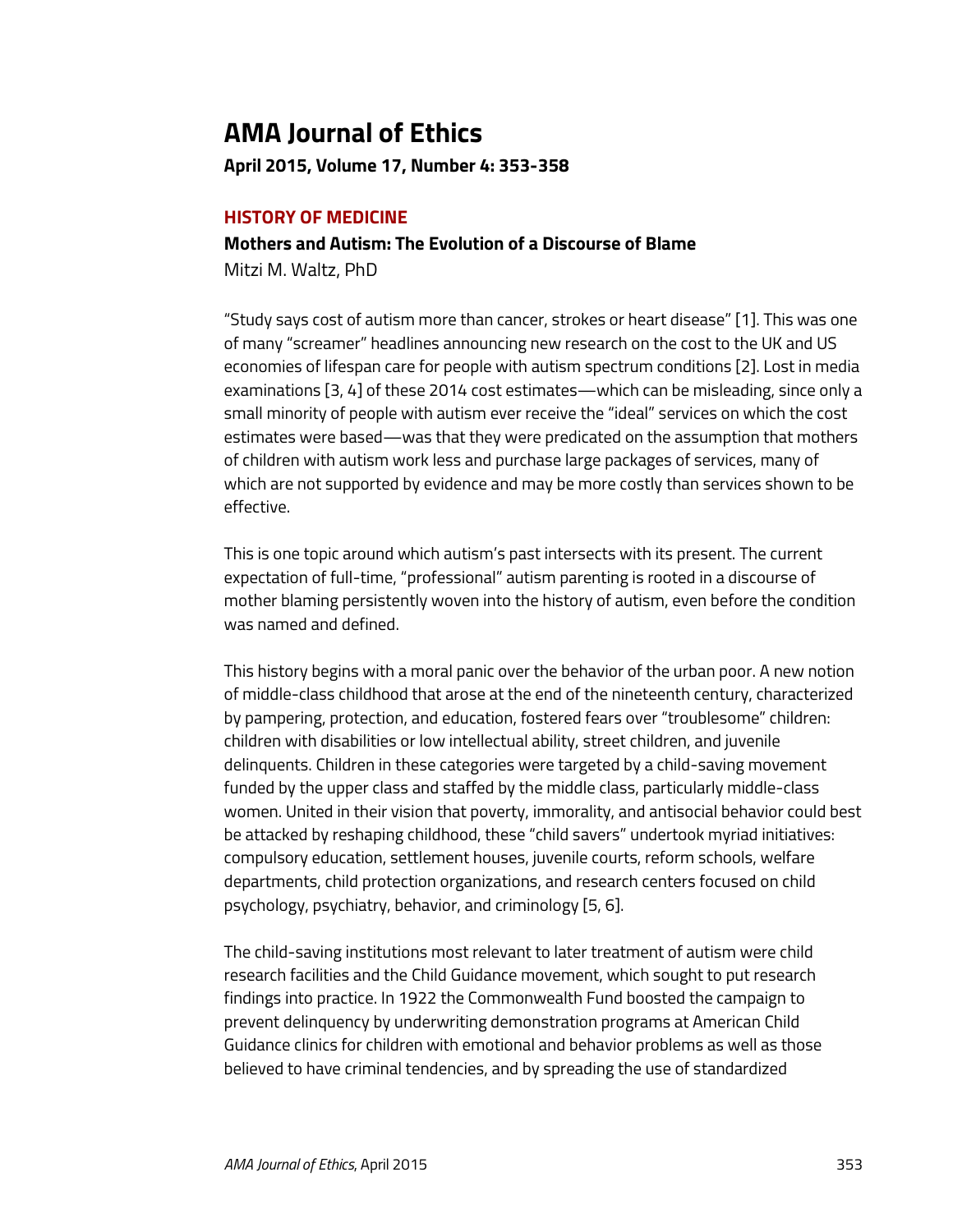psychological and intelligence testing [7]. For the first time, the mass population of children and mothers could be examined.

Clinical work was typically with mothers rather than the children themselves. For example, sociologist Ernest Groves, who with his wife Gladys Groves pioneered marriage counseling within Child Guidance clinics, declared that even typical mothering was pathological and in need of scientific improvement. The Groveses suggested that both too much affection and too little attention could impair development and directed parents towards professional guidance to get the balance right [8]. Through books, radio programs, speaking tours, and magazine articles, pundits like the Groveses, pediatrician and psychoanalyst D.W. Winnicott, and, eventually, psychologist Bruno Bettelheim sought to change the behavior of mothers to prevent social disorder, crime, and disability. Only with professional guidance and scientific practice, they argued, could mothers save their children and, by extension, society. "Correct" mothering practice was extensively described, starting with the right way to hold and feed an infant and moving on through when and how often children should be hugged, kissed, scolded, or spanked. Psychologists claimed correct maternal behavior would lead to hard-working, selfdisciplined, law-abiding adults; any variance would create weak-minded, badly behaved, aberrant adults with a propensity for crime and radicalism [9].

In this context, under the direction of psychiatrist Adolf Meyer at Johns Hopkins University, Leo Kanner established in 1930 the first US child psychiatry clinic [10], which was strongly influenced by Child Guidance precepts [11]. Meyer introduced two key principles: the primacy of the case study in child psychiatry research and mother blaming. Meyer wrote that the home studies he performed with his wife, Mary Potter Meyer, "obtained help in a broader social understanding of our problem and a reaching out to the sources of sickness, the family and the community"—that is, to mothers [7].

Kanner's small collection of case studies defined what he called "autism" as a unique psychiatric disorder starting in childhood. Although his highly influential first article points to possible "inborn" causes [12], his assumptions about parental causation are clear throughout his first article (the case studies include long, negative descriptions of the children's parents) and many subsequent writings [13]. Nor was Kanner alone in his beliefs: other influential theorists, such as Margaret Mahler, Melanie Klein, and Frances Tustin also identified aberrant parenting as the cause of autism [9]. As schizophrenia, too, was assumed to have a parental cause—the "schizophrenogenic mother" [14]—the borrowing of the term "autism" from Eugen Bleuler's early writings about schizophrenia and the decades-long use of "childhood schizophrenia" as a synonym for autism further cemented this concept.

Along with their now-much-maligned colleague Bruno Bettelheim, who further popularized the figure of the "refrigerator mother," these eminent researchers were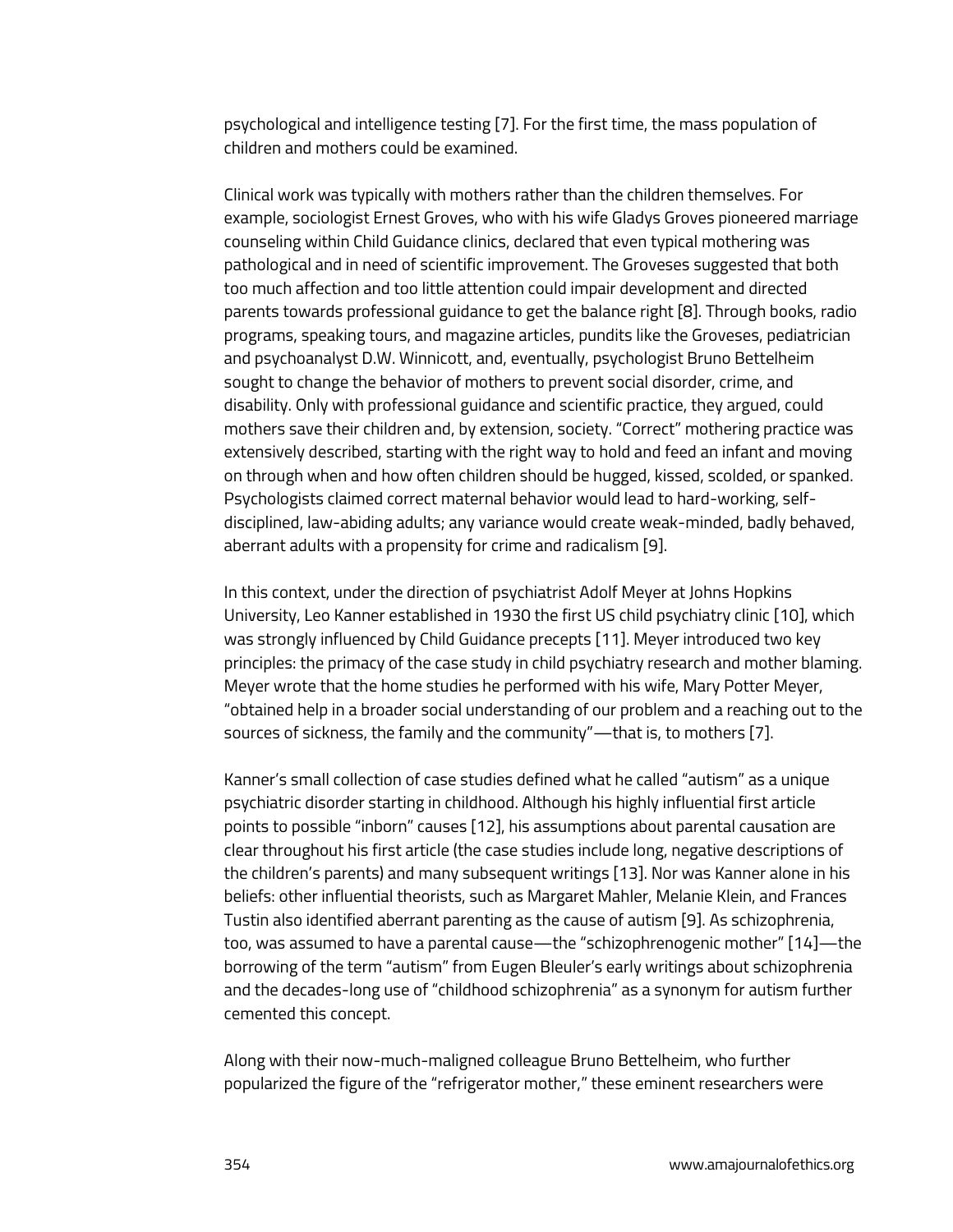wrong [15, 16]. Parents needed only to look at their other, nonautistic, children to see it. But challenging a hegemonic discourse is difficult, and it was especially so in this context, since the Child Guidance movement had long since popularized the idea that professionals were far more knowledgeable and trustworthy than ordinary parents.

In response, however, starting in the 1960s, parents created support and pressure groups. Better research, often driven by parent-researchers like Lorna Wing, slowly turned the tide away from the idea that mothers' behavior caused autism. Change was nonetheless slow: as late as 1983, researchers still felt the need to point out the poor evidence base linking parental pathology and autism and to reexamine the literature about it [15]. Experts have since reached a general consensus on this topic [16]. But rather than disappearing, mother blaming adopted more covert guises.

Behaviorist methods for treatment of autism, first popularized in the 1970s by Ivar Lovaas, were also predicated on mother blaming. Many radical behaviorists saw infants as a "blank slate" onto which behavior was imprinted through infant-parent interactions [17]. Lovaas's applied behavior analysis (ABA) therapy presented methods for teaching absolute obedience to adult demands and behavioral conformity as a "treatment" for autism, the stated goal of which was to make children with autism "indistinguishable from their peers" [18]. This was to be achieved through up to 40 hours per week of repetitive drills, typically carried out by mothers working one-to-one with their child under professional supervision. ABA is still considered a mainstream approach, despite ethical concerns, high costs, and an uneven track record [19]. Such intensity demands that mothers be engaged in "therapeutic parenting" almost every waking moment. This is only a subtler iteration of the child-saving mentality that places blame for autism, via responsibility for prevention or amelioration, on mothers' heads.

No longer the abjected "refrigerator mother," today's "autism mom" is supposed to be a child-saving hero, expected and encouraged to do anything and everything in pursuit of normalcy, from special diets to special schools, from medications to therapeutic toys. The discourse, however, remains one of covert parental guilt: if your child becomes an autistic adult, it's your fault because you failed to do enough to save him or her. The autism mom must position herself as a heroine, locating and tirelessly attacking the threat of autistic symptoms through purchase of the right therapies; avoiding "toxins" in the diet, environment, and medicines; and accepting that autistic behavior is wrong and must be countered via psychiatric medication or direct action. Although it is tiring, expensive, and frustrating, many parents feel driven to take up this role: it was parents who founded and funded most of the earliest autism-specific schools and therapy programs in the 1960s and 1970s [20]; it is also largely parents who have led the recent autism-focused crusade against vaccinations.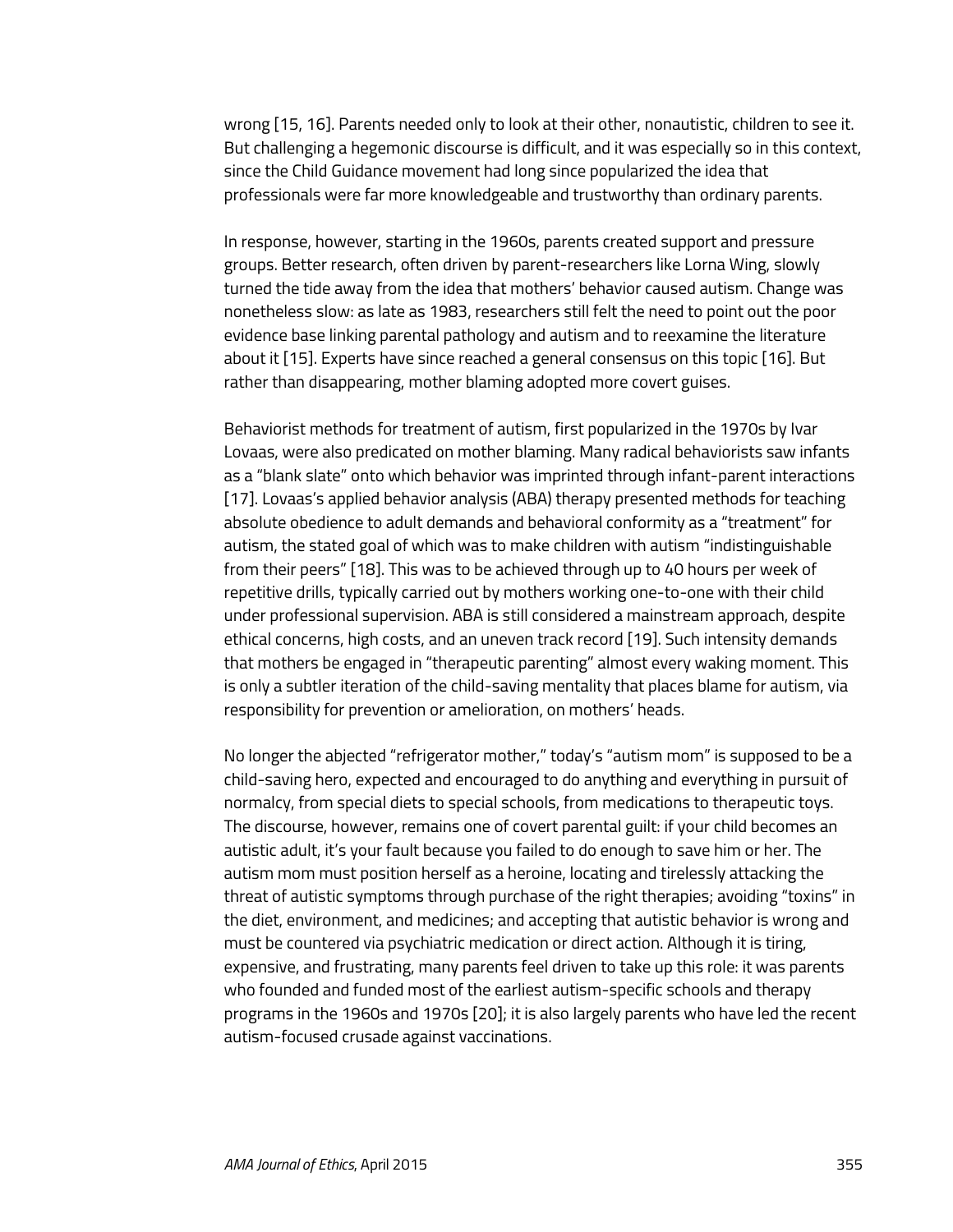This social pressure to save one's child together with socioeconomic changes in the neoliberal state, in which public services are defunded and increasingly unavailable, have resulted in direct marketing to the medicalized family home. The most dangerous, bogus therapies, from Lupron injections to bleach enemas, have been promulgated through direct appeals to mothers. The memory of direct mother blaming persists, emerging as a distrust of traditional medical and educational experts. Parents are expected by the state to act as treatment coordinators and valorized by other parents for taking the most visible, costly, and extreme steps, as if by doing so they can ward off blame.

Those selling interventions for autism have since the 1960s used parents as marketers and sometimes as shields against criticism. For example, the since-discredited drug Secretin was marketed via parent testimonials, first on Internet mailing lists and then on national television [21]; today dodgy stem cell clinics routinely rely on "parent testimonials" on mailing lists or social networking sites to bring business their way [22]. In France, where psychological explanations continue to hold sway, parent advocacy groups have become the marketing agents for "modern" therapies like ABA that appear to shift blame away from parents [23]. Parents have been marshalled to defend the indefensible, including abusive programs—for instance, by being encouraged to write letters to newspapers and judges praising facilities where autistic children have been harmed or having their stories disseminated as a cover for discredited practitioners like Andrew Wakefield [9].

And yet, despite intense parental effort, children with autism continue to become adults with autism. Services shown by research to have measurable impact on outcomes are few, although special education, not generally available before the 1970s, can help [24].

The costs of continued mother blaming are high, and not only financially. Encouragement to heroics can cause direct physical harm to autistic people. Psychological damage may also occur, both to wrongfully guilt-ridden parents and to people with autism, who get the message that they are "sick" or even, since some extreme therapies carry fatal risks, that having autism is a fate worse than death. The extreme focus on child saving also contributes to a lack of services for autistic adults: if you believe your child can and should be cured, that becomes the goal rather than fighting for inclusion, services, and support in partnership with disabled adults. For the sake of people with autism and their families, we need to do better.

#### **References**

1. Siddique H. Study says cost of autism more than cancer, strokes and heart disease. *The Guardian*. June 9, 2014. http://www.theguardian.com/society/2014/jun/09/autism-costs-more-cancerstrokes-heart-disease. Accessed February 19, 2015.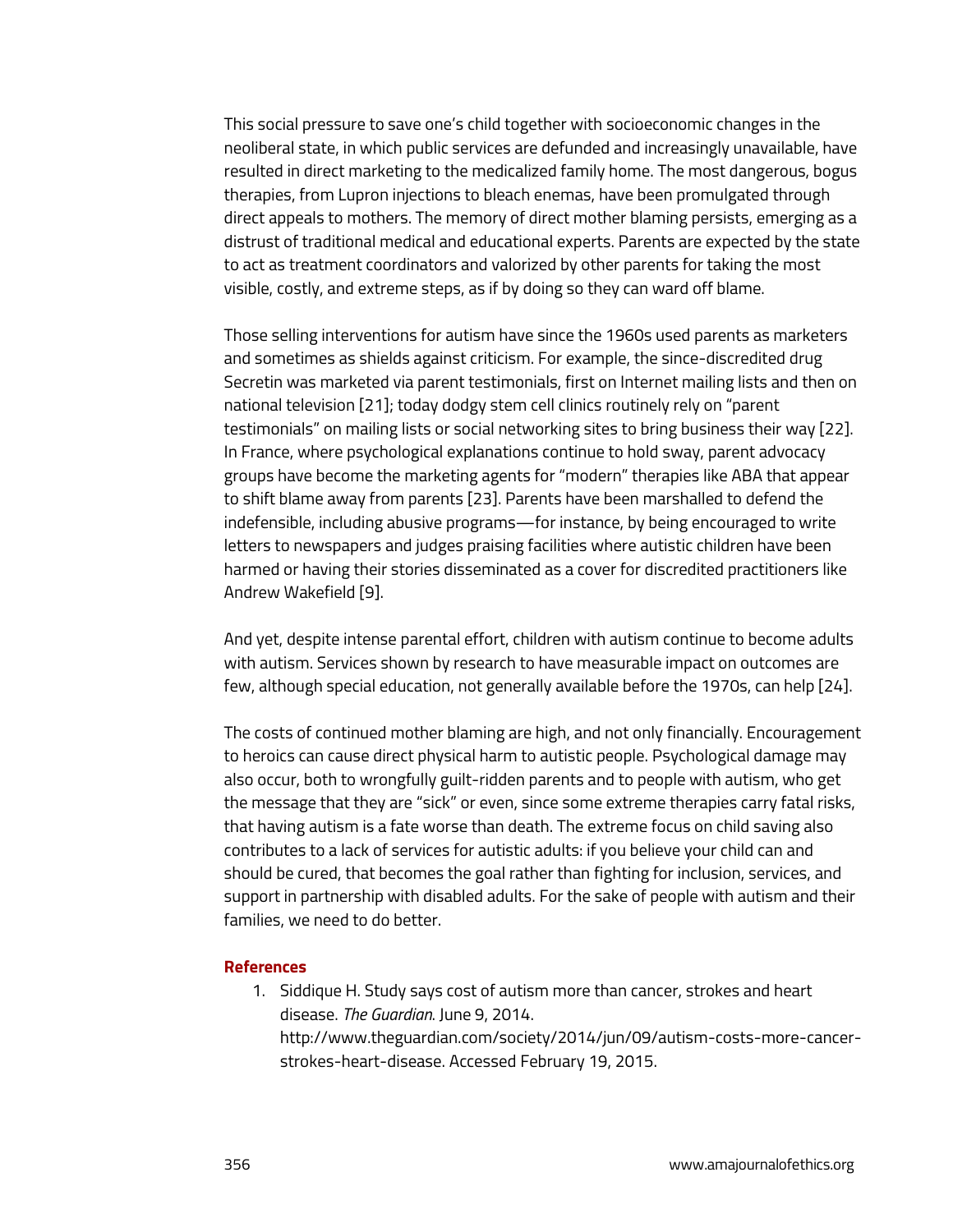- 2. Buescher AV, Cidav Z, Knapp M, Mandell DS. Costs of autism spectrum disorders in the United Kingdom and the United States. *JAMA Pediatr*. 2014;168(8):721- 728.
- 3. Hope J. £32 billion bill for autism, Britain's costliest condition: total cost of treatment, care and support is more than for heart disease, cancer and strokes combined. *Daily Mail*. June 9, 2014. http://www.dailymail.co.uk/news/article-2653518/32billion-bill-autism-Britain-costliest-condition-Total-costtreatment-care-support-heart-disease-cancer-strokes-combined.html. Accessed February 19, 2015.
- 4. Ostrow N. Autism costs more than \$2 million over patient's life. *Bloomberg Business*. June 9, 2014. http://www.bloomberg.com/news/articles/2014-06- 09/autism-costs-more-than-2-million-over-patient-s-life. Accessed February 19, 2015.
- 5. Platt AM. *The Child Savers: The Invention of Delinquency*. Chicago, IL: University of Chicago Press; 1969.
- 6. Levy DM. Beginnings of the child guidance movement. *Am J Orthopsychiatry*. 1968;38(5):799-804.
- 7. Jones KW. *Taming the Troublesome Child: American Families, Child Guidance, and the Limits of Psychiatric Authority*. Cambridge, MA: Harvard University Press; 1999.
- 8. Groves ER, Groves GH. *Parents and Children*. Philadelphia, PA: JB Lippincott; 1928.
- 9. Waltz M. *Autism: A Social and Medical History*. Basingstoke, UK: Palgrave Macmillan; 2013.
- 10. Martin A, Volkmar FR. *Lewis's Child and Adolescent Psychiatry: A Comprehensive Textbook*. 4th ed. Philadelphia, PA: Lippincott Williams and Wilkins; 2007:1033.
- 11. Meyer A. A historical sketch and outlook of psychiatric and social work. *Hosp Soc Serv Q*. 1922;5:221-225.
- 12. Kanner L. Autistic disturbances of affective contact. *Nerv Child.* 1943;2:217-250.
- 13. Kanner L, Eisenberg L. Early infantile autism, 1943-1955. *Psychiatr Res Rep Am Psychiatr Assoc*. 1957;7:55-65.
- 14. Fromm-Reichmann F. Notes on the development of treatment of schizophrenics by psychoanalytic psychotherapy. *Psychiatry*. 1948;11(3):263-273.
- 15. Haefele WF, Henggeler SW. Autism: a family-ecological systems perspective. Presented at: Meeting Their Needs: Provision of Services to the Severely Emotionally Disturbed and Autistic; April 27-28, 1983; Memphis, TN: 62-75. http://files.eric.ed.gov/fulltext/ED244454.pdf. Accessed February 19, 2015.
- 16. Trottier G, Srivastava L, Walker CD. Etiology of infantile autism: a review of recent advances in genetic and neurobiological research. *J Psychiatry Neurosci*. 1999;24(2):103-115.
- 17. Naour P. *EO Wilson and BF Skinner: A Dialogue Between Sociobiology and Radical Behaviorism*. New York, NY: Springer; 2009.
- 18. Lovaas OI. Behavioral treatment and normal educational and intellectual functioning in young autistic children. *J Consult Clin Psychol*. 1987;55(1):3-9.